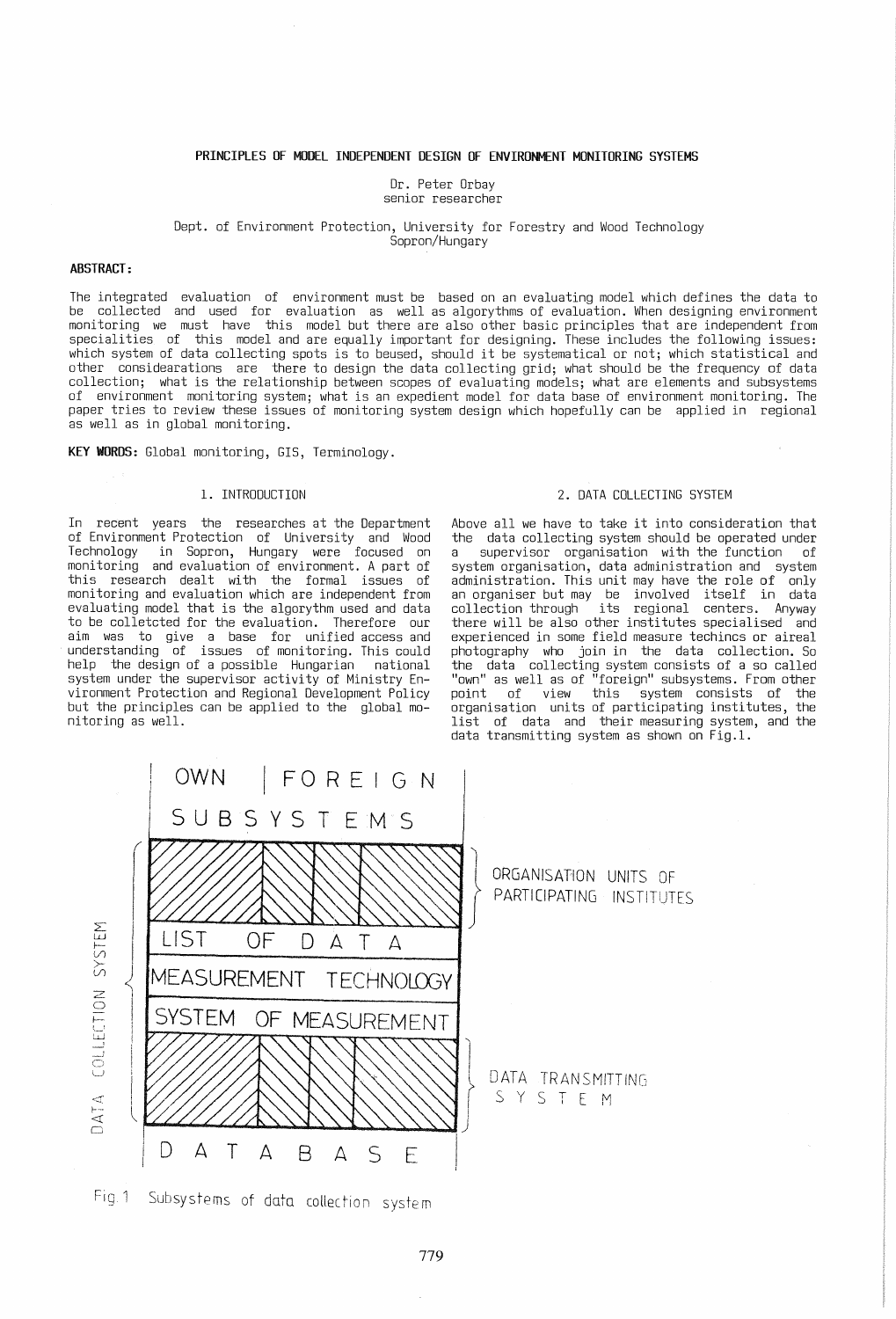## 3. SYSTEM OF MEASUREMENTS

The system of measurements can be described concisely by the following formula:

System of measurements = system of measuring points in space and time = grid of measuring points (in space) + schedule of measurements.

This system can be described by model in which the value scores of environment yield as a function of environmental variables measured at a given point and time:

$$
V_{A,t} = f(M(u_{i,t}^1), M(u_{j,t}^2), ..., M(u_{p,t}^n))
$$
 (a)

and

$$
V_{A_i t} = f(R(u_{i, t}^1), R(u_{j, t}^2), ..., R(u_{p, t}^n))
$$
 (b)

or

$$
V_{A_1f} = M(V_{i_1f}(u_{i_1f}^1, u_{i_1f}^2, ..., u_{i_1f}^n))
$$
 (c)

and

 $V_{A_1 t} = R(V_{i_1 t}(u_{i_1 t}^1, u_{i_1 t}^2, ..., u_{i_t t}^n))$ (d)

where

- $V_{A,t}$  is the value scores of environment over A evaluation area and in t-th evaulation period;
- $\mathsf{u}^\mathsf{k}$  is the  $\mathsf{k}\text{-}\mathsf{th}$  environmental variable
- i is a point in the 1st measuring grid
- <sup>j</sup>is a point is the 2nd measuring grid
- 
- 
- P
- t is a point the nth measuring grid means the t-th evaluation period
- M i is the avarage according to i, that is the
- avarage of data measured in the 1st grid
- R i row of data measured in the 1st grid
- $V_{i,t}$  means the value scores of environment in  $i$ -th point of the measuring grid and in t-th evaluation period.

Models a) and b) are formal models of the so called area evaluation while c) and d) are that of so called point evaluation. Area evaluation models are used when we want to take the environment variables into account with their quantity, avarge or row over the whole evaluation area. In point evaluation we use the value scores of measuring points of the grid.

In complex environment evaluation we use a common philosophy at the choice of variables to be monitored. For example our evaluation model is based on three groups of variables which are to describe 1) the operation of ecological system, 2) scenic impression, 3) presence of pollutants. If we use a systematic grid, a given measuring point can be within a forest, a cultivated land, a lake or an<br>inhabited place. By the design of monitoring we must apply the above three groups of variables for these different "environment types" so their implementati- on will produce somewhat different variables to be monitored in the some group for forest or for lake. But having applied the common philosophy by the design the vaules of different environment types remain comparable.

We must add two notes concerning the "value scores"<br>of environment. 1) Many times not the value scores itself but the changes in it are of importance. 2) It is only theoretical simplification that we say "scores". There will be evaluation models which cannot assign scores to the state of environment but a map to describe it. In such cases in above models a)-d) the role of f function will be week but these models can still formally describe the evaluation and monitoring.

In case of area evaluation the A area of evaluation is the area of one environment type. Each valuable may have its own independent grid as shown in model a) and b). Though this solution may have its andvances we try to apply one unified grid for which purpose the UTM grid seems most expedient. The measuring points should be in the middle of UTM squares. Such a grid can be used for simple one<br>stage sampling, two stage sampling and stratified sampling. The measurement,according to the nature of the variable requires a smaller or larger plot around the measuring point. Practically this plot may be a land use unit, e.g. a forest stand, an<br>agricultural parcel or a district in a city. These units are to be sampled again so our sampling tends to be a two staged one. The sample of the first stage consists of those land use units which contain a measuring point of the UTM grid while those of the second stage consists of plots the system of which<br>varies according to the variable to be measured or varies according to the variable to be measured or the properties of the' land use unit. This second stage sampling may be systematic or not, may be intersection sampling, ricochet sampling and so on. This two stage sampling is favorable because we needn't insist to the same measuring place and besides the data collection can be left to the user of the land since the land use unit is a well definied piece of land. In case of stratified sampling in Hungary the Transdanubia, the Hungarian Low Land and the northern hilly regions of the country are possible stratifications.

In case of point evaluation we use only one grid preferably an UTM grid of measuring points. This can be used according to the following ways:

- Avaraging the environment values for the whole evaluation area or displaying the UTM squares on a map with their environment value score categories (model d)). This is the easiest way for evaluating since we take the value scores into account independently from the environment type which contains the measuring point therefore we don't have to know the map of the evaluation area. The scope of the value scores is the UTM square.

- Avaraging the environment values separately for each environment type or displaying UTM squares not only with the value score categories but also with the environment types on a map. The scope of scores is the whole UTM square and the environment type of the measuring point is accepted for the whole UTM square.

- More accurate evaluation or displaying of state of the environment types regarding their exact boundaries. For this we need the map of the evaluation area. The scope of the environment scores is the environment type within the UTM square that contains the measuring point in the middle of UTM square.

These solutions will be displayed on Fig. 3.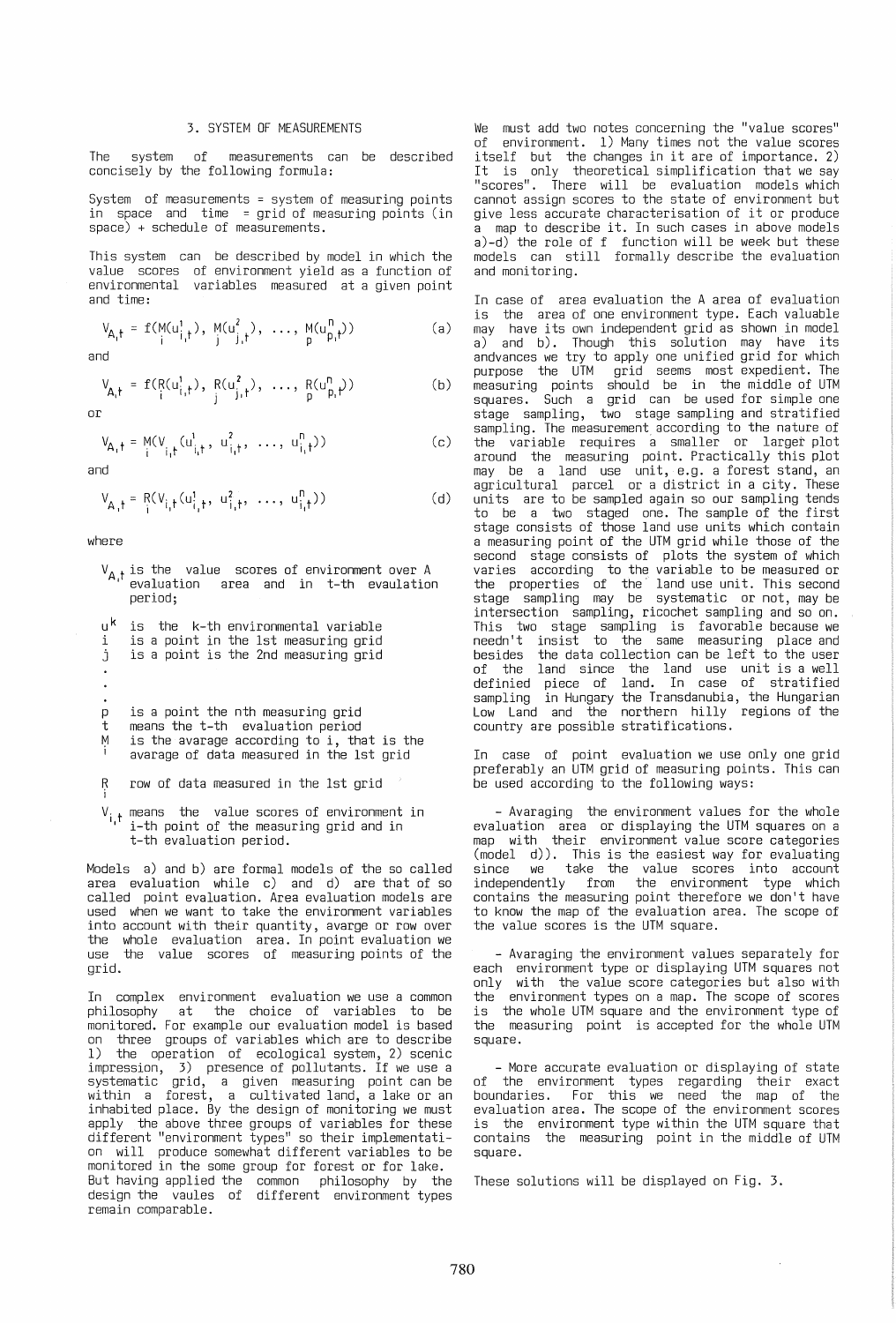The t'intervals between two measurements as well as the exact date of the measurement depends on the nature of the variable to be measured and should be specified together with the definition of the variable and method of its measurement. Most variables are to be measured yearly in the critical season(s) characteristic of the variable. However if we suspect the type and rate 'of the change in the  $variable$ , then we can single out two cases:

 $t' = \frac{a \cdot \Delta u^{kc}}{\Delta u^{k}/ \Delta t}$  for linear and  $t' \leq T/2$  for periodical

changes, where  $\Delta u^{kc}$  is a critical change in variable  $u^k$ , a coefficient of security  $a = 0.1-0.2$ ,  $\Delta u^k / \Delta t$ the rate of change in variable  $u^k$ , T the estimated period of change.

## 4. DATABASE AND APPLICATIONS

It is also important that we fix the baselines for designing a, GI.S data storage. In this system the major covers for the map can be  $-$  those of evaluation areas, environment types, grid of measuring points (UTM squares), grid of second stage plots, sets of similar UTM squares. (Two UTM squares are to be considered similar when the measurements of the same variables within them produce the same values.) Accordingly relationships can be defined between alfanumerical record type of measuring points and the above territories. The formers contain basic data of and measured values on that point, while the laters contain basic data of the territories.(Fig.3) This solution supports the point evaluation and the area evaluation as well.

Finally we show an example for the scopes of point evaluation on the base of a research in which we tried to apply the "biotope goodness" method to the complex evaluation of the environment in the northwestern corner of Hungary. (Fig. 3). So this part of the' country can be seen on this map with 10x10 km UTM grid. In case,of squares XN18, XN28, XN27, XN37



# Fig. 2 Relations between alfanumerical records

and XN25 the environment scores are accepted for the whole square. We may characterise these squares also with the environment type to wich their middle belongs. So the first four of above squares are "agicultural" ones while XN25 is an "inhabited place" square. In case of squares XN47, XN36, XN46, XN35, XN45 the scope of environment scores is the environment type within the UTM square (hatched areas). There are algorythms to calculate scores for the parts of this environment type out of the UTM square.



Fig. 3 Examples for the scopes of environment value scores using the UTM grid in Gyor--Moson-Sopron County, North-Western Hungary